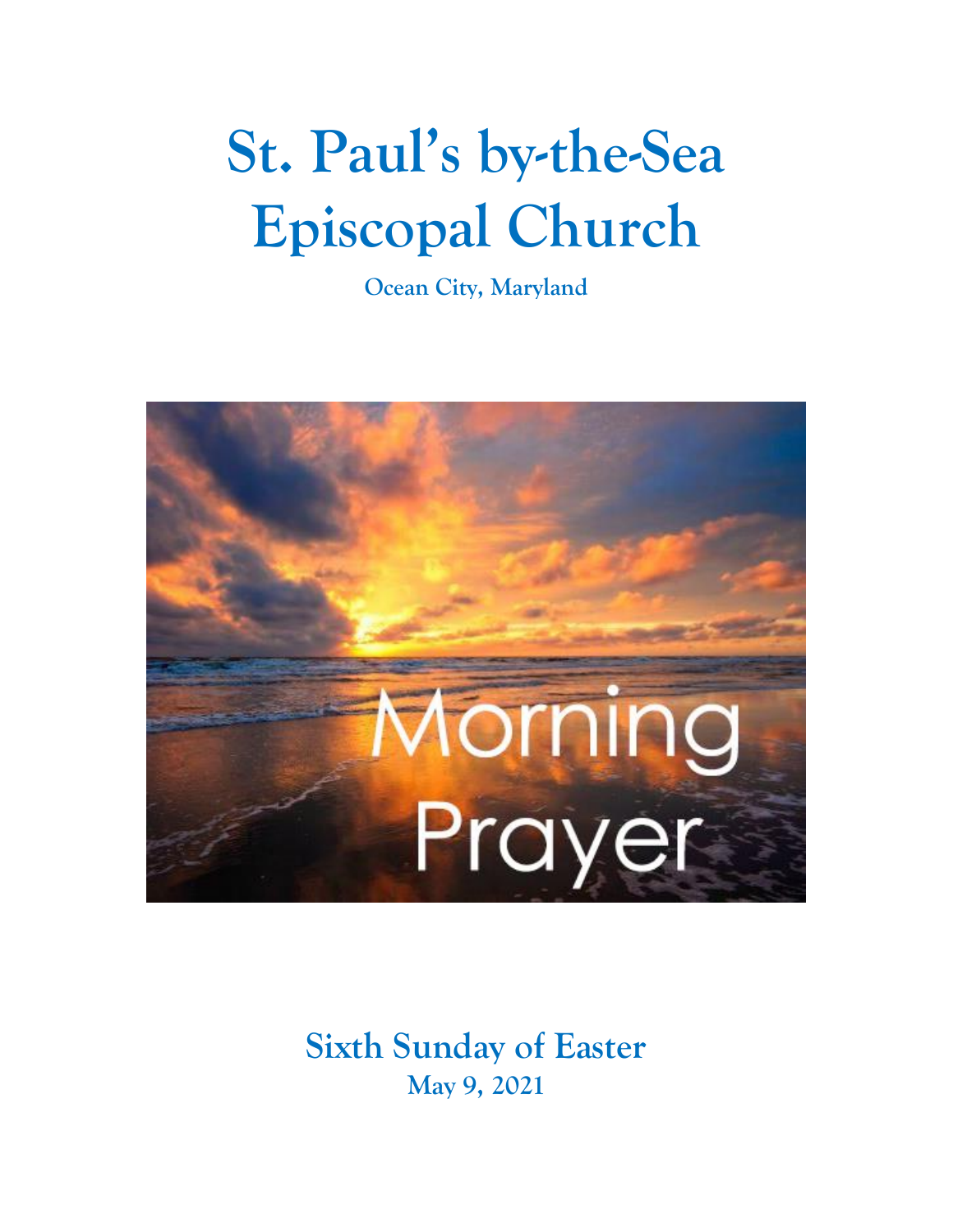## **A Service of Morning Prayer Rite II**

*Welcome to St. Paul's by-the-Sea. Today we are worshipping according to the Order for Daily Morning Prayer Rite II, led by our Licensed Worship Leaders Debbie Shuster and Tom Shuster.*

*Today is the Sixth Sunday of Easter, Rogation Sunday. The name derives from the Latin verb "rogare" which means to ask for God's blessings and protection from calamity. Traditionally, Rogation Days are the three days before Ascension Day (May 13 this year). They originated in Vienne, France, in the fifth century when Bishop Mamertus introduced days of fasting and prayer to ward off a threatened disaster. In England they were associated with the blessing of the fields at planting. The vicar "beat the bounds" of the parish, processing around the fields reciting psalms and the litany. In the United States they have been associated with rural life and with agriculture and fishing. Today, our Prayers of the People, Form V, will include petitions added in observance of Rogation days.* Note: text above taken from the [www.episcopalchurch.org/glossary/rogation-days/.](http://www.episcopalchurch.org/glossary/rogation-days/)

*Today we are going to hear our readings in two languages. Our fellow parishioners Andy Diaz and Nancy Knotts are going to help us out.*

*Today is also Mother's Day. Happy Mother's Day to all of our Mothers out there. May this year bring you many in-person hugs and kisses from your loved ones.*

*Enjoy the service and thank you for worshipping with us.*

#### **Opening Hymn** Hymnal 705

*We encourage you to reflect on the music and the lyrics*.

1 As those of old their first fruits brought of vineyard, flock, and field to God, the giver of all good, the source of bounteous yield, so we today our first fruits bring, the wealth of this good land: of farm and market, shop and home, of mind, and heart, and hand.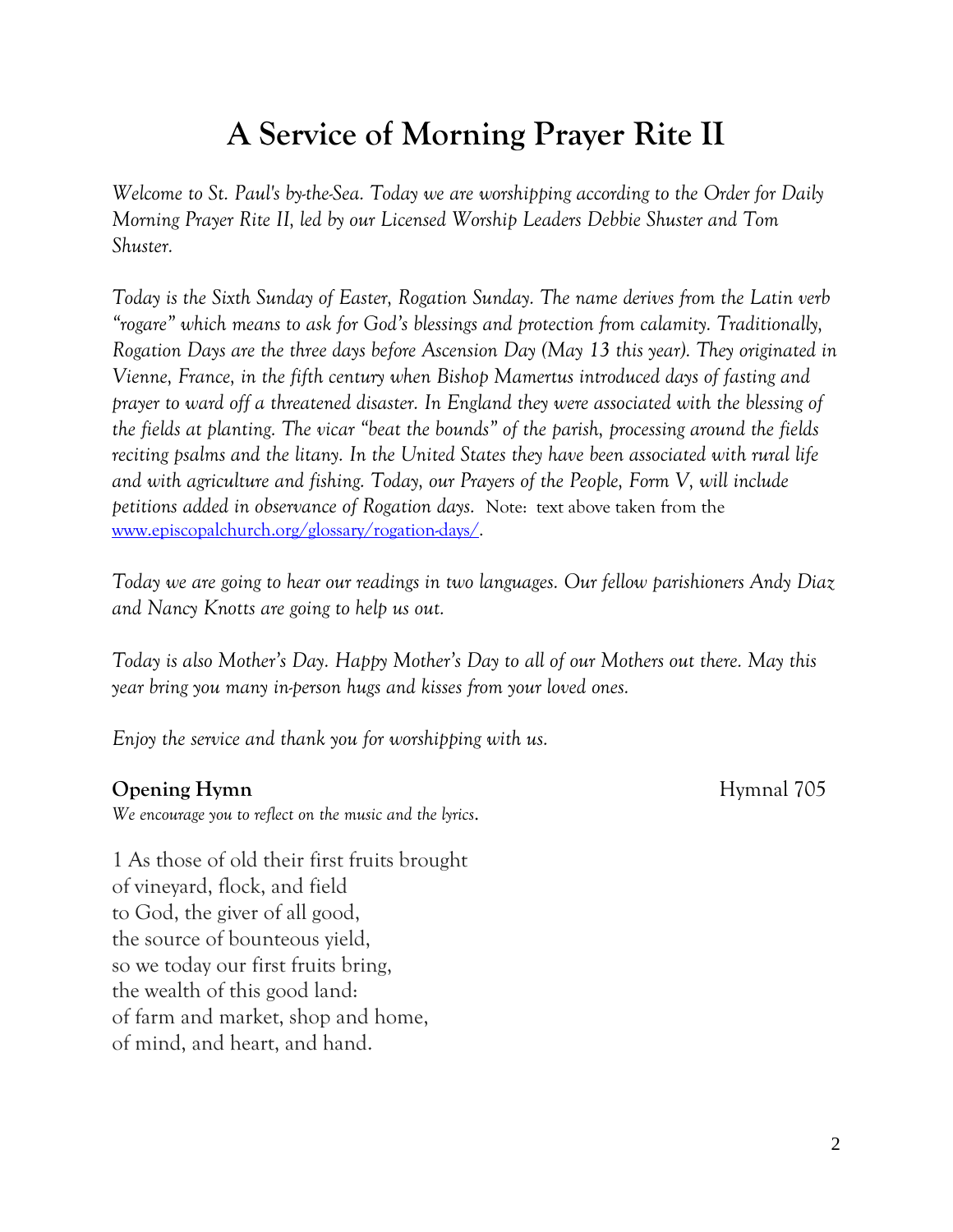2 A world in need now summons us to labor, love, and give; to make our life an offering to God that all may live; the Church of Christ is calling us to make the dream come true: a world redeemed by Christ-like love, all life in Christ made new.

3 With gratitude and humble trust we bring our best to thee, to serve thy cause and share thy love with all humanity. O thou who gavest us thyself in Jesus Christ thy Son, help us to give ourselves each day until life's work is done.

#### **THE GATHERING OF THE FAITHFUL**

#### **Opening Sentences** BCP p. 77

*The Officiant(s) begin the service:*

*Officiant* Alleluia! Christ is risen. *People* The Lord is risen indeed. Alleluia!

On this day the Lord has acted; we will rejoice and be glad in it. *Psalm 118:24*

#### **Confession of Sin** BCP p. 79

*The Officiant says to the people*

Let us confess our sins against God and our neighbor.

*Silence may be kept.*

3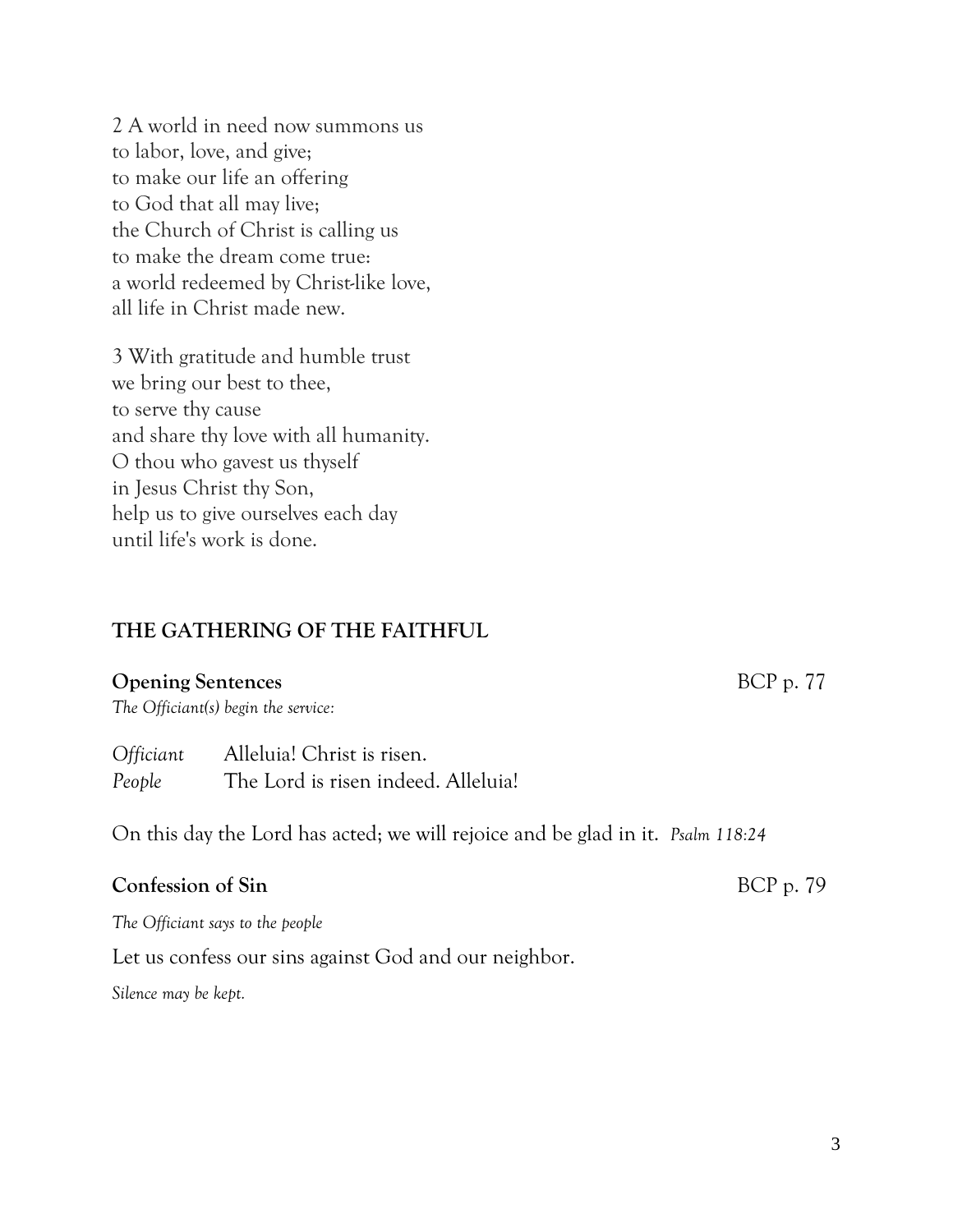*Officiant and People together, all kneeling* Most merciful God, we confess that we have sinned against you in thought, word, and deed, by what we have done, and by what we have left undone. We have not loved you with our whole heart; we have not loved our neighbors as ourselves. We are truly sorry and we humbly repent. For the sake of your Son Jesus Christ, have mercy on us and forgive us; that we may delight in your will, and walk in your ways, to the glory of your Name. *Amen*.

*The Officiant, kneeling, says* Almighty God have mercy on us, forgive us all our sins through our Lord Jesus Christ, strengthen us in all goodness, and by the power of the Holy Spirit keep us in eternal life. *Amen***.**

#### **The Invitatory and Psalter** BCP p. 80

*All stand*

*Officiant* Lord, open our lips. *People* And our mouth shall proclaim your praise.

*Officiant and People* Glory to the Father, and to the Son, and to the Holy Spirit: as it was in the beginning, is now, and will be for ever. Amen. Alleluia.

*From Easter Day until the Ascension* Alleluia. The Lord is risen indeed: Come let us adore him. Alleluia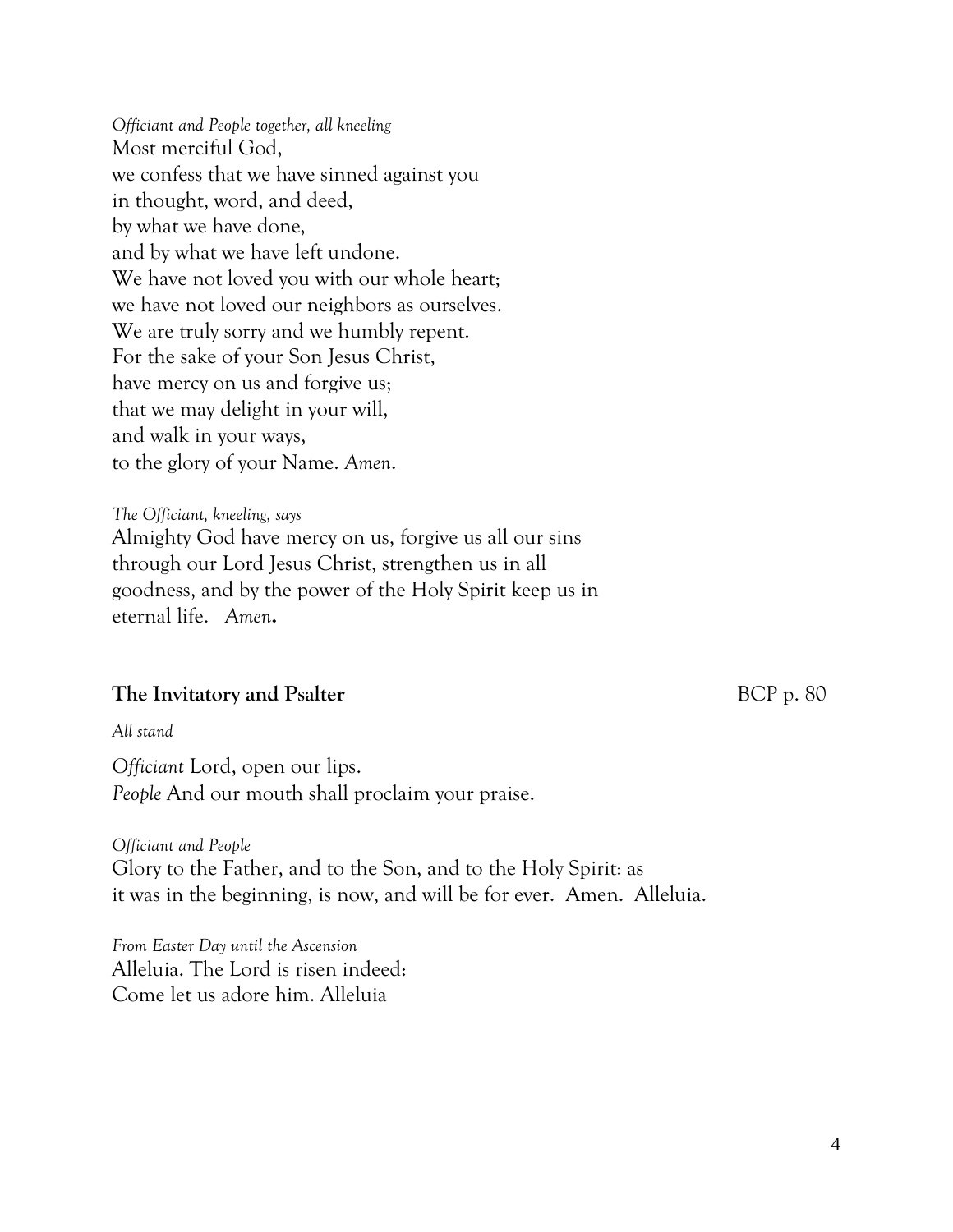#### **Jubilate** BCP p. 82

*Psalm 100*

Be joyful in the Lord, all you lands; \* serve the Lord with gladness and come before his presence with a song.

Know this: The Lord himself is God; \* he himself has made us, and we are his; we are his people and the sheep of his pasture.

Enter his gates with thanksgiving; go into his courts with praise; \* give thanks to him and call upon his Name.

For the Lord is good; his mercy is everlasting; \* and his faithfulness endures from age to age.

*Please be seated for the Readings*

#### **The Psalm of the Day 98** BCP p. 727

*The leader to announce manner of recitation*

1 Sing to the Lord a new song, \* for he has done marvelous things. <sup>2</sup> With his right hand and his holy arm \* has he won for himself the victory. <sup>3</sup> The Lord has made known his victory; \* his righteousness has he openly shown in the sight of the nations. <sup>4</sup> He remembers his mercy and faithfulness to the house of Israel,  $*$ and all the ends of the earth have seen the victory of our God. <sup>5</sup> Shout with joy to the Lord, all you lands; \* lift up your voice, rejoice, and sing. 6 Sing to the Lord with the harp, \* with the harp and the voice of song. <sup>7</sup> With trumpets and the sound of the horn  $*$ shout with joy before the King, the Lord.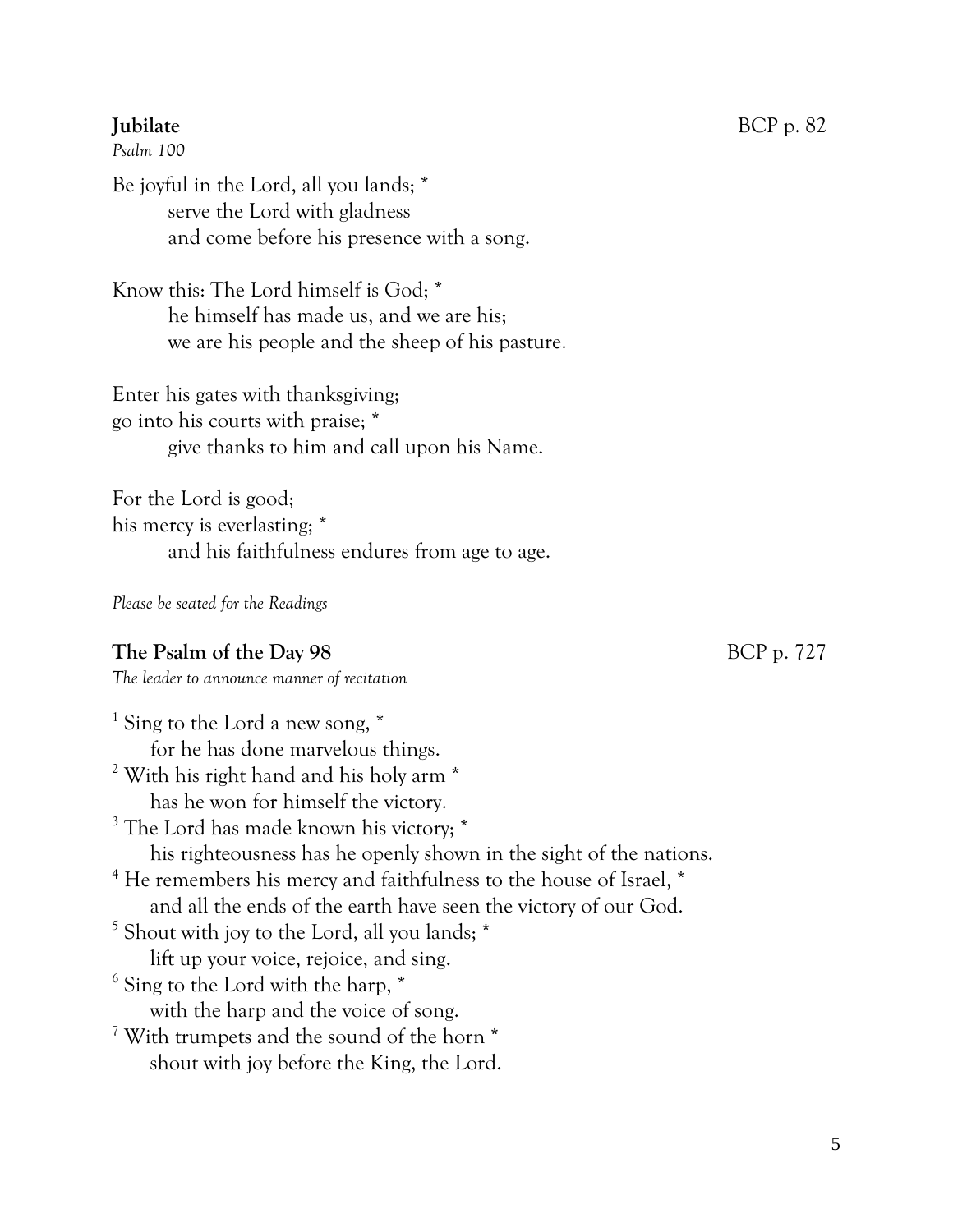$8$  Let the sea make a noise and all that is in it,  $*$ the lands and those who dwell therein.  $9$  Let the rivers clap their hands,  $*$ and let the hills ring out with joy before the Lord, when he comes to judge the earth.  $10$  In righteousness shall he judge the world  $*$ and the peoples with equity.

#### **THE PROCLAMATION OF THE WORD**

#### **First Lesson:** Acts 10:44-48

*The Reader reads the Old Testament Lesson* 

<sup>44</sup> While Peter was still speaking, the Holy Spirit fell upon all who heard the word. <sup>45</sup>The circumcised believers who had come with Peter were astounded that the gift of the Holy Spirit had been poured out even on the Gentiles, <sup>46</sup>for they heard them speaking in tongues and extolling God. Then Peter said, <sup>47</sup>'Can anyone withhold the water for baptizing these people who have received the Holy Spirit just as we have?' <sup>48</sup>So he ordered them to be baptized in the name of Jesus Christ. Then they invited him to stay for several days.

#### **Primera Lectura:** Hechos 10:44-48

<sup>44</sup>Todavía estaba hablando Pedro, cuando el Espíritu Santo vino sobre todos los que escuchaban su mensaje. <sup>45</sup> Y los creyentes procedentes del judaísmo que habían llegado con Pedro, se quedaron admirados de que el Espíritu Santo fuera dado también a los que no eran judíos, <sup>46</sup> pues los oían hablar en lenguas extrañas y alabar a Dios. <sup>47</sup> Entonces Pedro dijo: —¿Acaso puede impedirse que sean bautizadas estas personas, que han recibido el Espíritu Santo igual que nosotros? <sup>48</sup> Y mandó que fueran bautizados en el nombre de Jesucristo. Después rogaron a Pedro que se quedara con ellos algunos días.

*Reader:* Hear what the Spirit is saying to God's People. *Answer:* Thanks be to God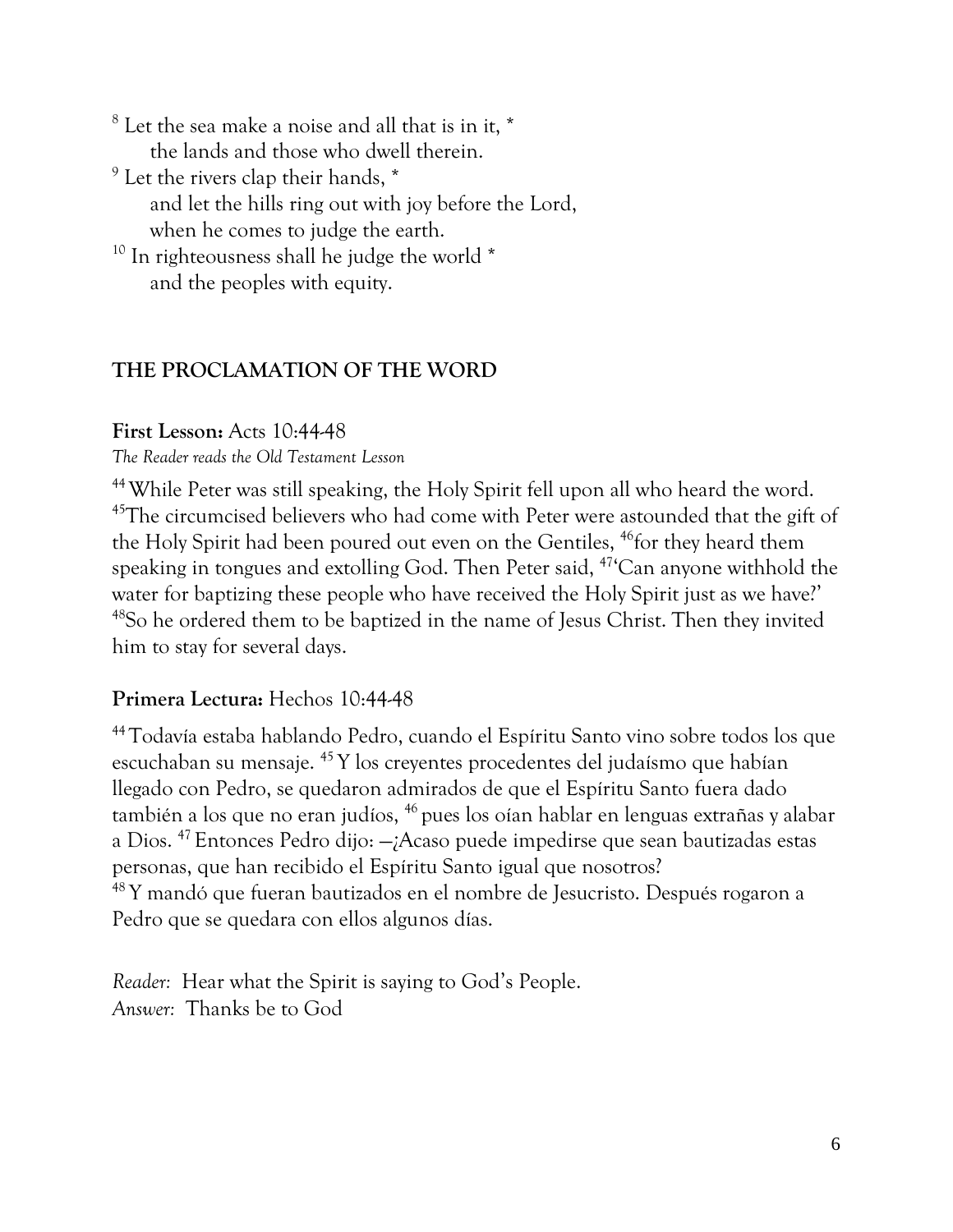**A Song to the Lamb** *Dignus es Revelation 4:11; 5:9-10, 13*

Splendor and honor and royal power \* are yours by right, O God Most High, For you created everything that is, \* and by your will they were created and have their being; And yours by right, O Lamb that was slain, \* for with your blood you have redeemed for God, From every family, language, people, and nation, \* a royal priesthood to serve our God. And so, to the One who sits upon the throne, \* and to Christ the Lamb, Be worship and praise, dominion and splendor, \* for ever and for evermore.

*Officiant and People* Glory to the Father, and to the Son, and to the Holy Spirit: \* as it was in the beginning, is now, and will be for ever. Amen.

#### **Second Lesson:** 1 John 5:1-6

*The Reader reads the Epistle*

<sup>1</sup> Everyone who believes that Jesus is the Christ has been born of God, and everyone who loves the parent loves the child. <sup>2</sup>By this we know that we love the children of God, when we love God and obey his commandments. <sup>3</sup>For the love of God is this, that we obey his commandments. And his commandments are not burdensome, <sup>4</sup>for whatever is born of God conquers the world. And this is the victory that conquers the world, our faith. <sup>5</sup>Who is it that conquers the world but the one who believes that Jesus is the Son of God?

 $6$  This is the one who came by water and blood, Jesus Christ, not with the water only but with the water and the blood. And the Spirit is the one that testifies, for the Spirit is the truth.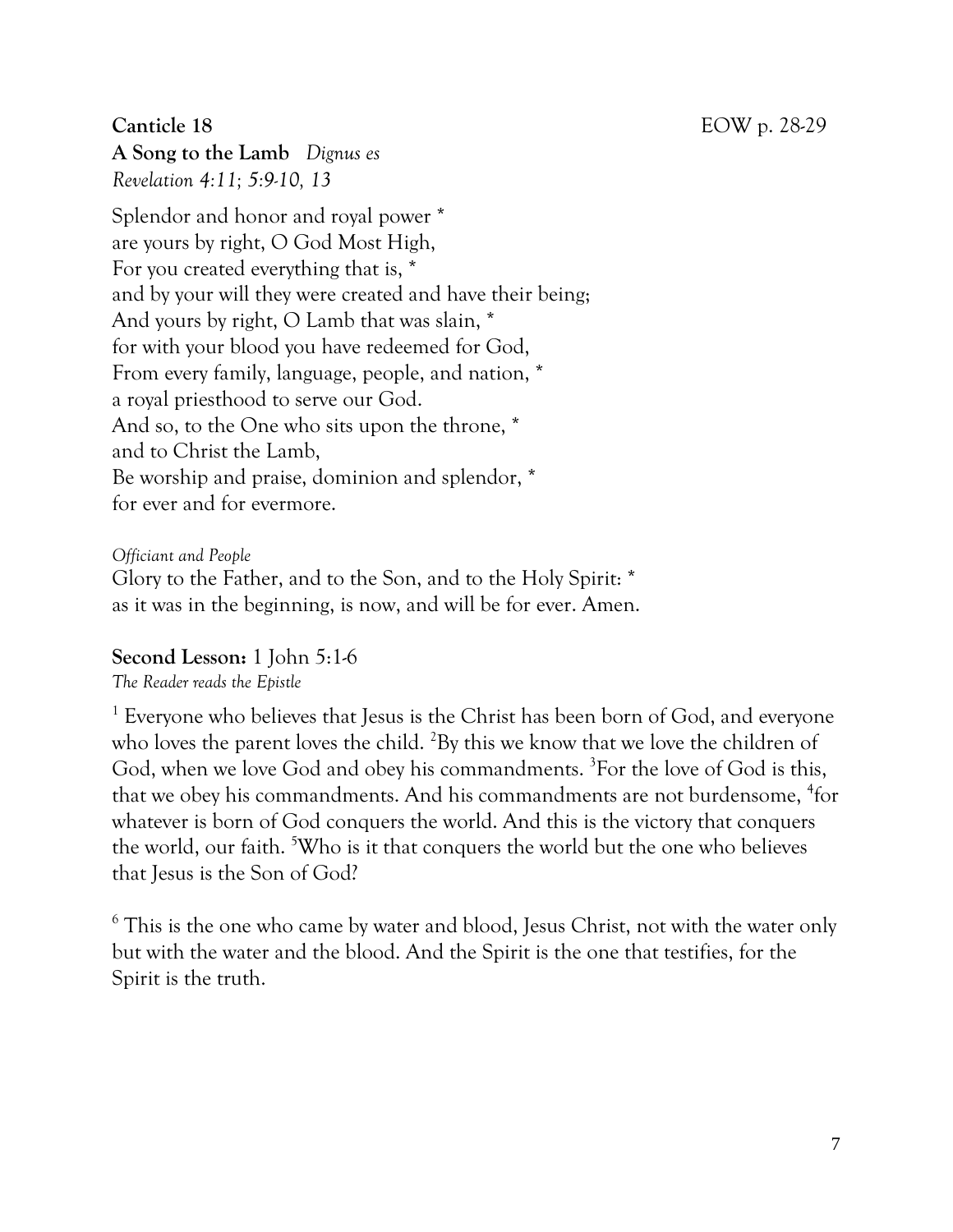#### **Segunda Lectura:** 1 Juan 5:1-6

<sup>1</sup> Todo el que tiene fe en que Jesús es el Mesías, es hijo de Dios; y el que ama a un padre, ama también a los hijos de ese padre. <sup>2</sup> Cuando amamos a Dios y hacemos lo que él manda, sabemos que amamos también a los hijos de Dios. <sup>3</sup> El amar a Dios consiste en obedecer sus mandamientos; y sus mandamientos no son una carga, <sup>4</sup> porque todo el que es hijo de Dios vence al mundo. Y nuestra fe nos ha dado la victoria sobre el mundo. <sup>5</sup> El que cree que Jesús es el Hijo de Dios, vence al mundo.

<sup>6</sup> La venida de Jesucristo quedó señalada con agua y sangre; no sólo con agua, sino con agua y sangre. El Espíritu mismo es testigo de esto, y el Espíritu es la verdad.

*Reader:* Hear what the Spirit is saying to God's People. *Answer:* Thanks be to God

**A Song of God's Love**

*1 John 4:7-11*

**Canticle N** EOW p. 37-38

Beloved, let us love one another, \* for love is of God. Whoever does not love does not know God, \* for God is Love. In this the love of God was revealed among us, \* that God sent his only Son into the world, so that we might live through Jesus Christ. In this is love, not that we loved God but that God loved us \* and sent his Son that sins might be forgiven. Beloved, since God loved us so much, \* we ought also to love one another. For if we love one another, God abides in us, \* and God's love will be perfected in us.

*Officiant and People*

Glory to the Father, and to the Son, and to the Holy Spirit: as it was in the beginning, is now, and will be for ever. Amen.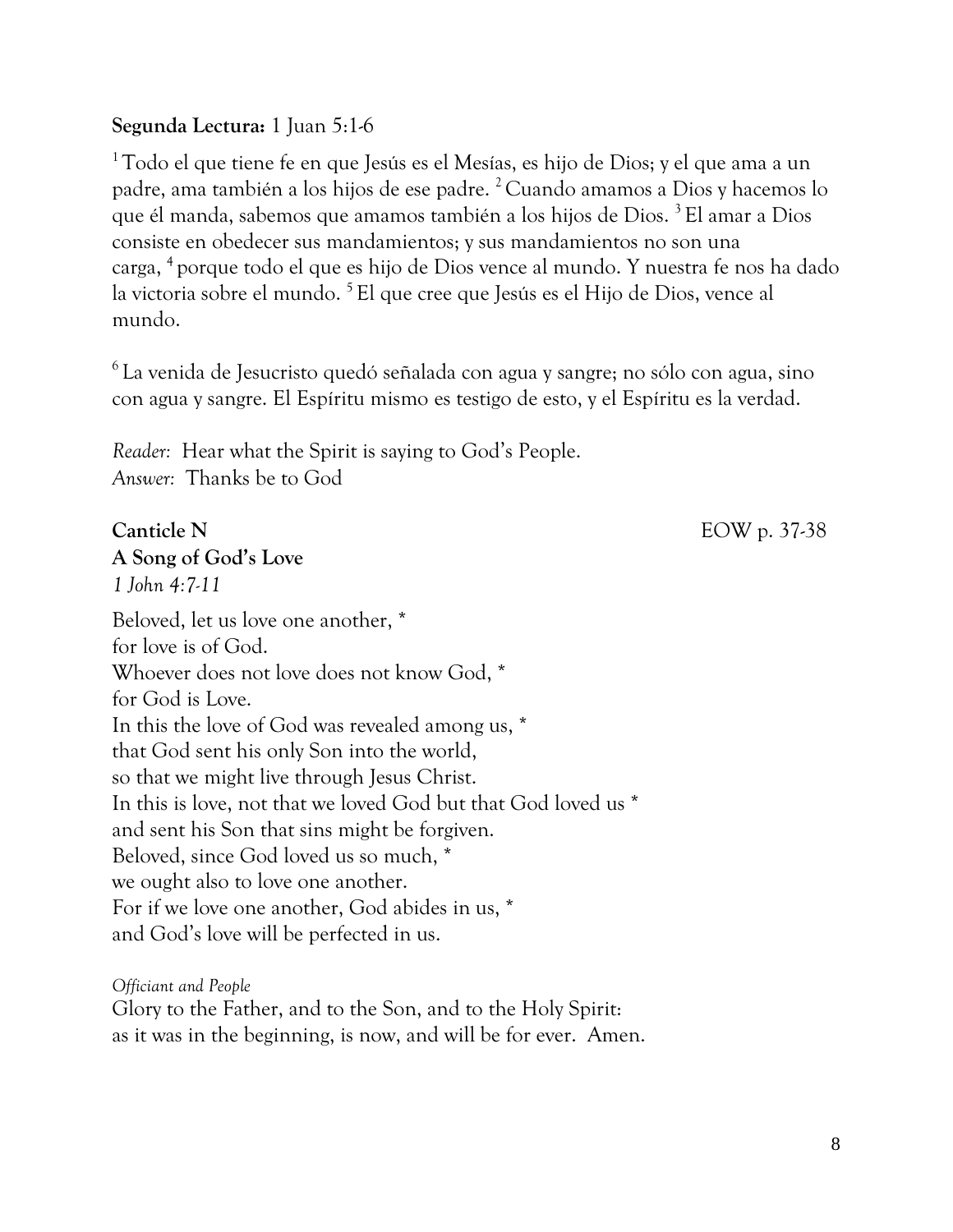Gospel Lesson: John 15:9-17 *The Reader reads a lesson from the Gospel of John*

<sup>9</sup>As the Father has loved me, so I have loved you; abide in my love. <sup>10</sup>If you keep my commandments, you will abide in my love, just as I have kept my Father's commandments and abide in his love.  $^{11}$ I have said these things to you so that my joy may be in you, and that your joy may be complete.

<sup>12</sup> This is my commandment, that you love one another as I have loved you. <sup>13</sup>No one has greater love than this, to lay down one's life for one's friends. <sup>14</sup>You are my friends if you do what I command you.<sup>15</sup>I do not call you servants any longer, because the servant does not know what the master is doing; but I have called you friends, because I have made known to you everything that I have heard from my Father. <sup>16</sup>You did not choose me but I chose you. And I appointed you to go and bear fruit, fruit that will last, so that the Father will give you whatever you ask him in my name. <sup>17</sup>I am giving you these commands so that you may love one another.

### **El Evangelio:** Juan 15:9-17

 $^{9}$  Jesús dijo a sus discípulos:  $-$ Yo los amo a ustedes como el Padre me ama a mí; permanezcan, pues, en el amor que les tengo. <sup>10</sup> Si obedecen mis mandamientos, permanecerán en mi amor, así como yo obedezco los mandamientos de mi Padre y permanezco en su amor.

 $11$ »Les hablo así para que se alegren conmigo y su alegría sea completa.  $12$  Mi mandamiento es este: Que se amen unos a otros como yo los he amado a ustedes. <sup>13</sup> El amor más grande que uno puede tener es dar su vida por sus amigos. <sup>14</sup>Ustedes son mis amigos, si hacen lo que yo les mando. <sup>15</sup> Ya no los llamo siervos, porque el siervo no sabe lo que hace su amo. Los llamo mis amigos, porque les he dado a conocer todo lo que mi Padre me ha dicho. <sup>16</sup> Ustedes no me escogieron a mí, sino que yo los he escogido a ustedes y les he encargado que vayan y den mucho fruto, y que ese fruto permanezca. Así el Padre les dará todo lo que le pidan en mi nombre. <sup>17</sup> Esto, pues, es lo que les mando: Que se amen unos a otros.

*Reader:* Hear what the Spirit is saying to God's People. *Answer:* Thanks be to God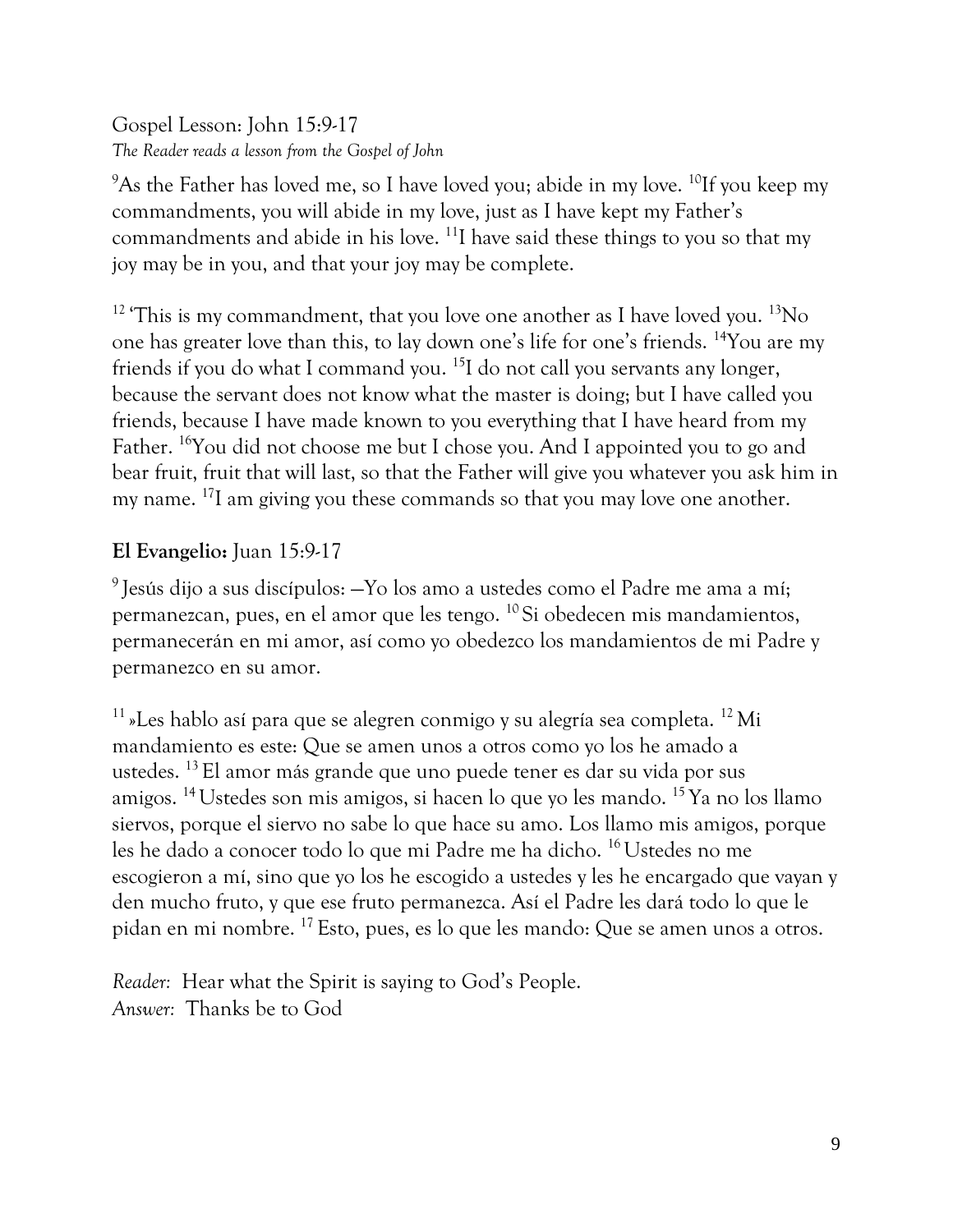#### **THE SERMON**

*Today's sermon comes to us from The Rev. Lucy Strandlund, who currently serves as curate at St. John's Episcopal Church in New Braunfels, Texas. She holds a Master of Divinity and a Master of Arts in Spiritual Formation from the Episcopal Seminary of the Southwest in Austin, Texas.*

#### **THE CREED AND THE PRAYERS**

#### **The Apostles' Creed** BCP p. 96

*Officiant and People together say, all standing* 

I believe in God, the Father almighty, creator of heaven and earth. I believe in Jesus Christ, his only Son, our Lord, He was conceived by the power of the Holy Spirit and born of the Virgin Mary. He suffered under Pontius Pilate, was crucified, died, and was buried. He descended to the dead. On the third day he rose again, He ascended into heaven, and is seated at the right hand of the Father. He will come again to judge the living and the dead. I believe in the Holy Spirit, the holy catholic Church, the communion of saints, the forgiveness of sins, the resurrection of the body, and the life everlasting. Amen.

#### **The Lord's Prayer** BCP. p. 97

*The people stand or kneel*

*Officiant and People*  Our Father, who art in heaven, hallowed be thy Name, thy kingdom come, thy will be done,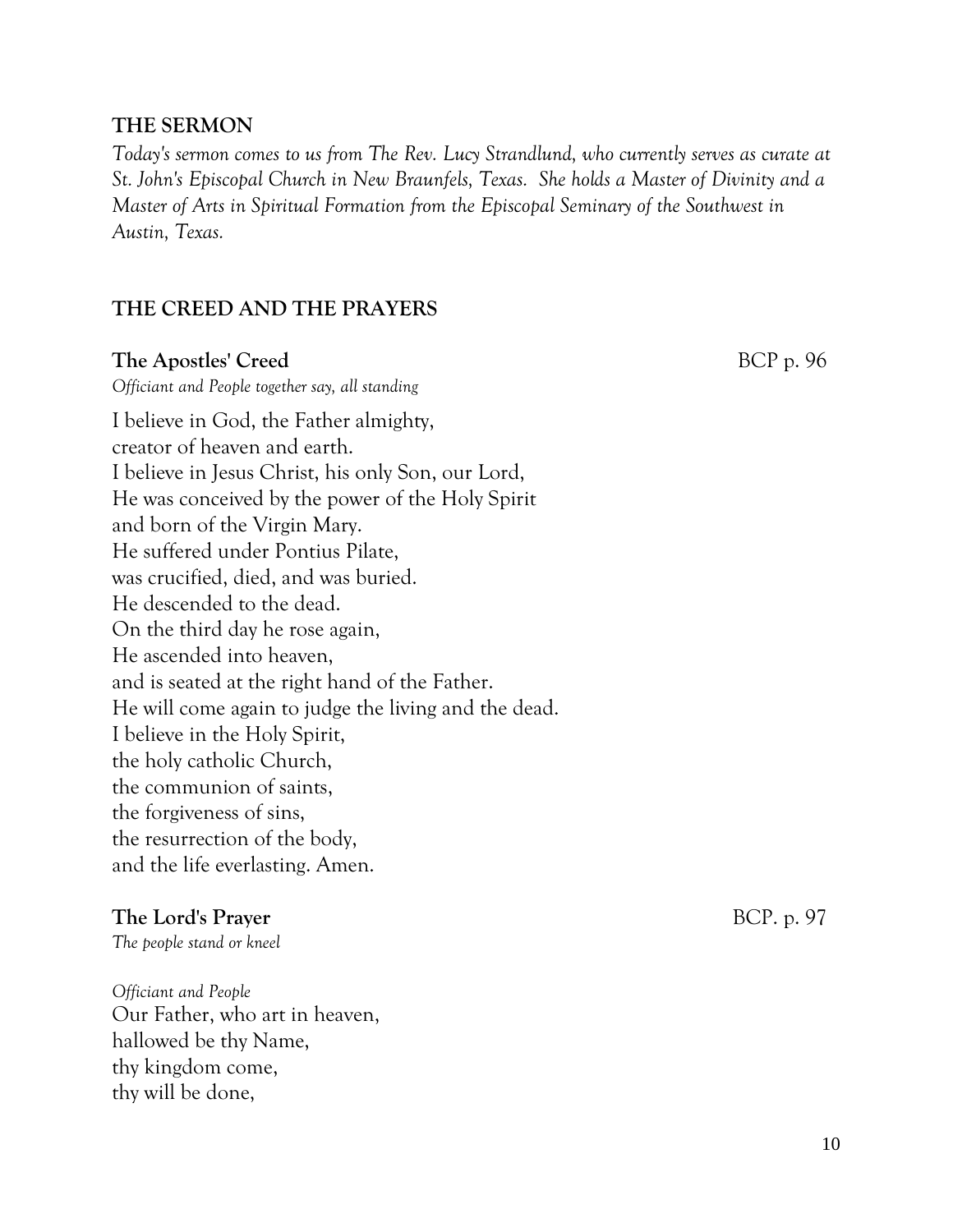on earth as it is in heaven. Give us this day our daily bread. And forgive us our trespasses, as we forgive those who trespass against us. And lead us not into temptation, but deliver us from evil. For thine is the kingdom, and the power, and the glory, for ever and ever. Amen.

#### **Suffrage A** BCP p. 97

- V. Show us your mercy, O Lord;
- R. And grant us your salvation.
- V. Clothe your ministers with righteousness;
- R. Let your people sing with joy.
- V. Give peace, O Lord, in all the world;
- R. For only in you can we live in safety.
- V. Lord, keep this nation under your care;
- R. And guide us in the way of justice and truth.
- V. Let your way be known upon earth;
- R. Your saving health among all nations.
- V. Let not the needy, O Lord, be forgotten;
- R. Nor the hope of the poor be taken away.
- V. Create in us clean hearts, O God;
- R. And sustain us with your Holy Spirit.

*The Officiant then says the following Collects*

#### **The Collect of the Day** (*in unison)*

O God, you have prepared for those who love you such good things as surpass our understanding: Pour into our hearts such love towards you, that we, loving you in all things and above all things, may obtain your promises, which exceed all that we can desire; through Jesus Christ our Lord, who lives and reigns with you and the Holy Spirit, one God, for ever and ever. Amen.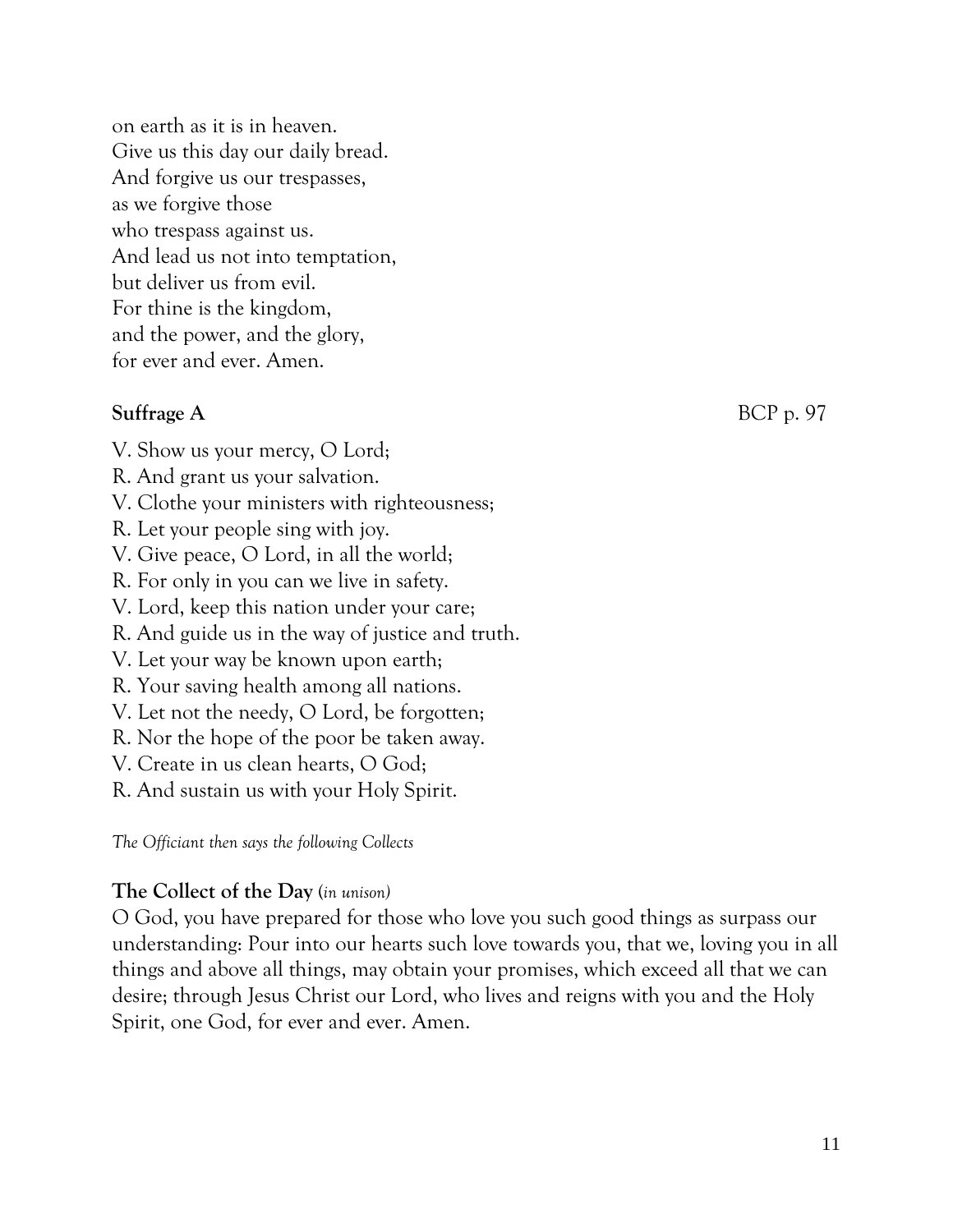#### **The Diocesan Collect** *(in unison)*

Gracious God, through the movement of your Holy Spirit, strengthen us here at St. Paul's by-the-Sea and in the Diocese of Easton as an inviting and welcoming people; receive our worship, nurture our life in Christ that we may evermore faithfully serve all your people, both near and far; this we pray through Jesus Christ our Lord. *Amen.*

#### **The Prayers of the People Form V** BCP p. 389

*The Leader and People pray responsively*

In peace, let us pray to the Lord, saying, "Lord, have mercy"

For the holy Church of God, that it may be filled with truth and love, and be found without fault at the day of your coming, we pray to you, O Lord.

*Here and after every petition the People respond Lord, have mercy.*

For Michael our Presiding Bishop, for Santosh our own Bishop, for all bishops and other ministers, and for all the holy people of God, we pray to you, O Lord.

For all who fear God and believe in you, Lord Christ, that our divisions may cease, and that all may be one as you and the Father are one, we pray to you, O Lord.

For the mission of the Church, that in faithful witness it may preach the Gospel to the ends of the earth, we pray to you, O Lord.

For the peace of the world, that a spirit of respect and forbearance may grow among nations and peoples, we pray to you, O Lord.

For those in positions of public trust that they may serve justice, and promote the dignity and freedom of every person, we pray to you, O Lord.

For the poor, the persecuted, the sick, and all who suffer; for refugees, prisoners, and all who are in danger; that they may be relieved and protected, we pray to you, O Lord.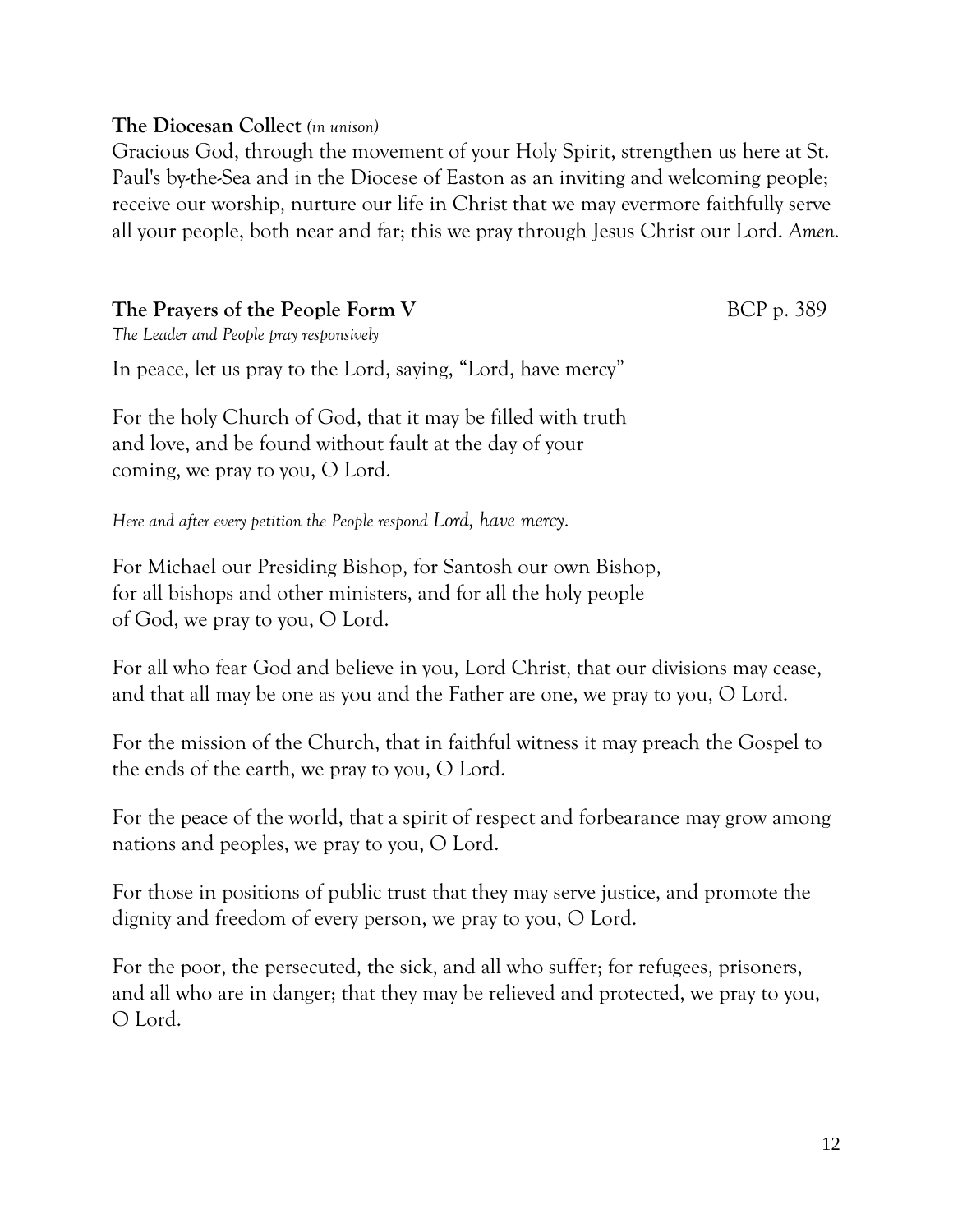*For this Rogation Sunday:*

*For favorable weather, temperate rains, and fruitful seasons, that there may be food and drink for all your creatures, we pray to you, O Lord.*

*For your blessing upon the lands and waters, and all who work upon them to bring forth food and all things needful for your people, we pray to you, O Lord.*

*For all who care for the earth, the water, and the air, that the riches of your creation may abound from age to age, we pray to you, O Lord.*

For this *congregation* [for those who are present, and for those who are absent], that we may be delivered from hardness of heart, and show forth your glory in all that we do, we pray to you, O Lord.

For all who have commended themselves to our prayers; for our families, friends, and neighbors; that being freed from anxiety, they may live in joy, peace, and health, we pray to you, O Lord.

For all who have died in the communion of your Church, and those whose faith is known to you alone, that, with all the saints, they may have rest in that place where there is no pain or grief, but life eternal, we pray to you, O Lord.

Rejoicing in the fellowship of the ever-blessed Virgin Mary, all the saints, let us commend ourselves, and one another, and all our life to Christ our God. *To you, O Lord our God.*

*The Bishop has asked that we pray the following two prayers during this time of pandemic:*

#### **The Prayer for Peace** BCP p. 815

Eternal God, in whose perfect kingdom no sword is drawn but the sword of righteousness, no strength known but the strength of love: So mightily spread abroad your Spirit, that all peoples may be gathered under the banner of the Prince of Peace, as children of one Father; to whom be dominion and glory, now and for ever. *Amen.*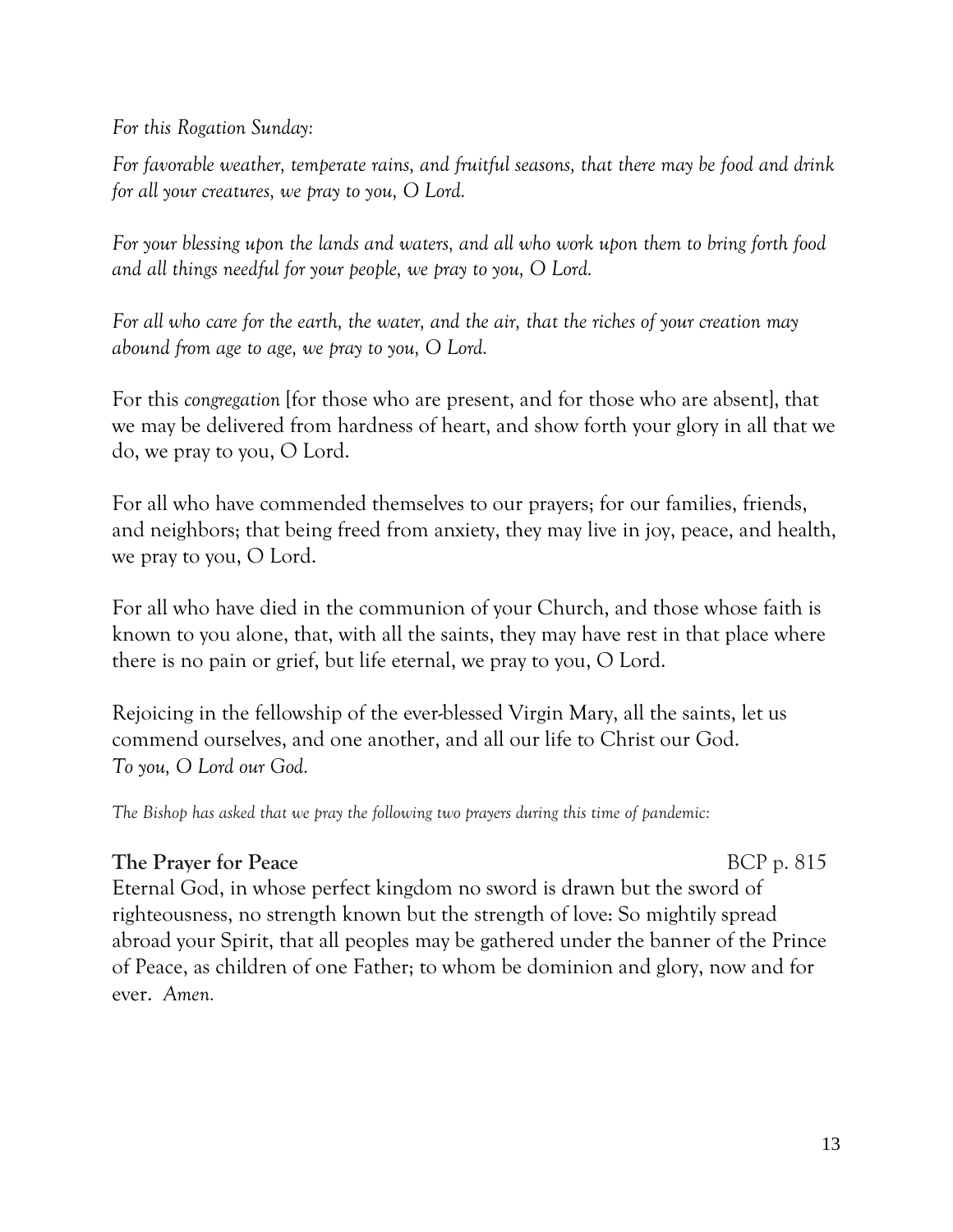#### **The Prayer for the Human Family** BCP p. 815

O God, you made us in your own image and redeemed us through Jesus your Son: Look with compassion on the whole human family; take away the arrogance and hatred which infect our hearts; break down the walls that separate us; unite us in bonds of love; and work through our struggle and confusion to accomplish your purposes on earth; that, in your good time, all nations and races may serve you in harmony around your heavenly throne; through Jesus Christ our Lord. *Amen.*

#### **A Prayer for Mission** BCP p.100

Almighty and everlasting God, by whose Spirit the whole body of your faithful people is governed and sanctified: Receive our supplications and prayers which we offer before you for all members of your holy Church, that in their vocation and ministry they may truly and devoutly serve you; through our Lord and Savior Jesus Christ. *Amen.*

1 Come, we that love the Lord, and let our joys be known; join in a song with sweet accord, and thus surround the throne.

[Refrain:] Hosanna, hosanna! Rejoice, give thanks and sing.

2 Let those refuse to sing that never knew our God; but children of the heavenly King may speak their joys abroad. (Refrain)

3 The heirs of grace have found glory begun below; celestial fruits on earthly ground from faith and hope may grow. (Refrain)

#### **ANNOUNCEMENTS**

**Hymnal** 392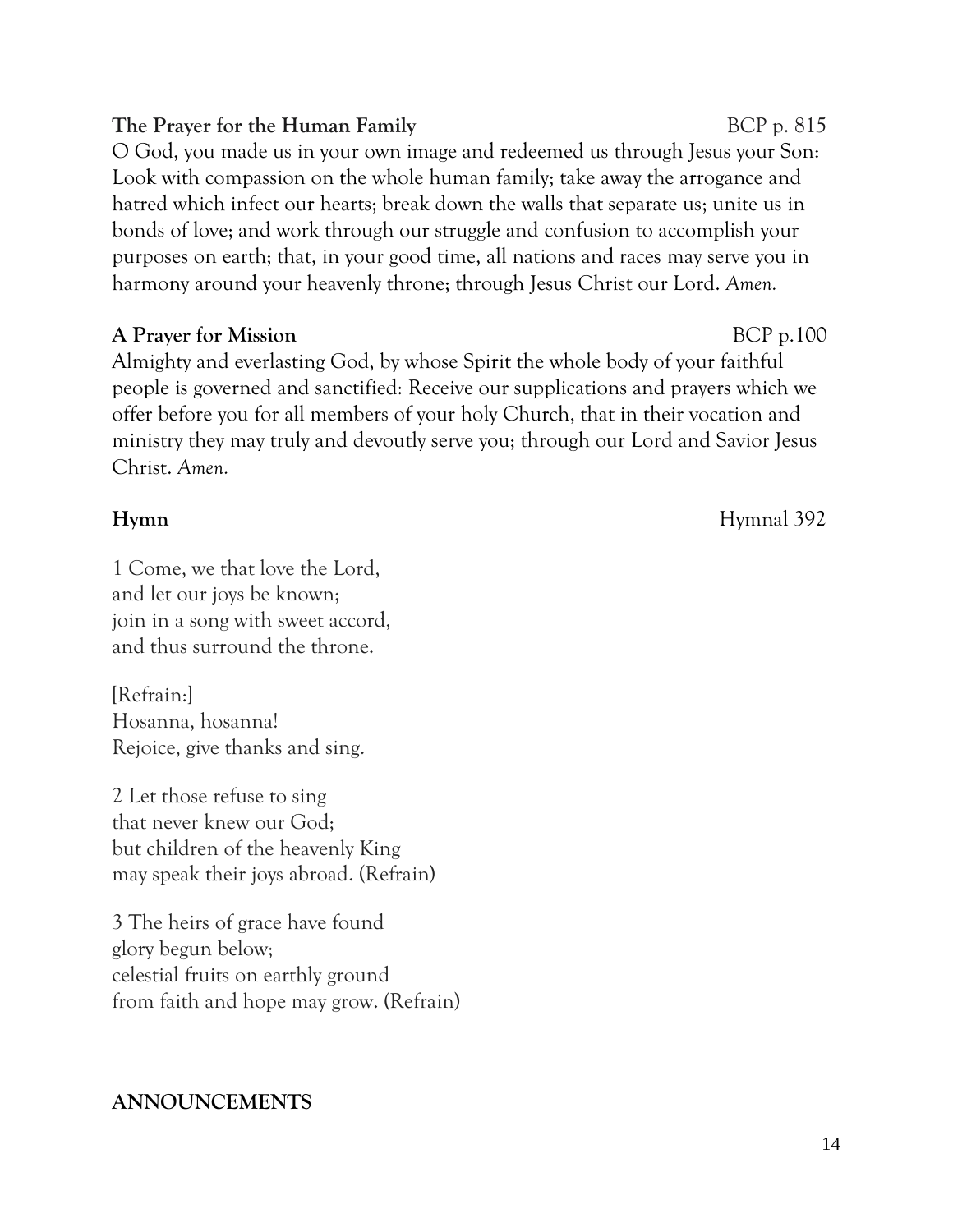#### **The General Thanksgiving Example 2018** BCP p. 101

*Officiant and People*

Almighty God, Father of all mercies, we your unworthy servants give you humble thanks for all your goodness and loving-kindness to us and to all whom you have made. We bless you for our creation, preservation, and all the blessings of this life; but above all for your immeasurable love in the redemption of the world by our Lord Jesus Christ; for the means of grace, and for the hope of glory. And, we pray, give us such an awareness of your mercies, that with truly thankful hearts we may show forth your praise, not only with our lips, but in our lives, by giving up our selves to your service, and by walking before you in holiness and righteousness all our days; through Jesus Christ our Lord, to whom, with you and the Holy Spirit, be honor and glory throughout all ages. *Amen.*

#### **A Prayer of St. Chrysostom** BCP p. 102

Almighty God, you have given us grace at this time with one accord to make our common supplication to you; and you have promised through your well-beloved Son that when two or three are gathered together in his Name you will be in the midst of them: Fulfill now, O Lord, our desires and petitions as may be best for us; granting us in this world knowledge of your truth, and in the age to come life everlasting. *Amen.*

*Then may be said Officiant:* Let us bless the Lord. *People:* Thanks be to God.

*Officiant*

Glory to God whose power, working in us, can do infinitely more than we can ask or imagine: Glory to him from generation to generation in the Church, and in Christ Jesus for ever and ever. *Amen*. *Ephesians 3:20, 21*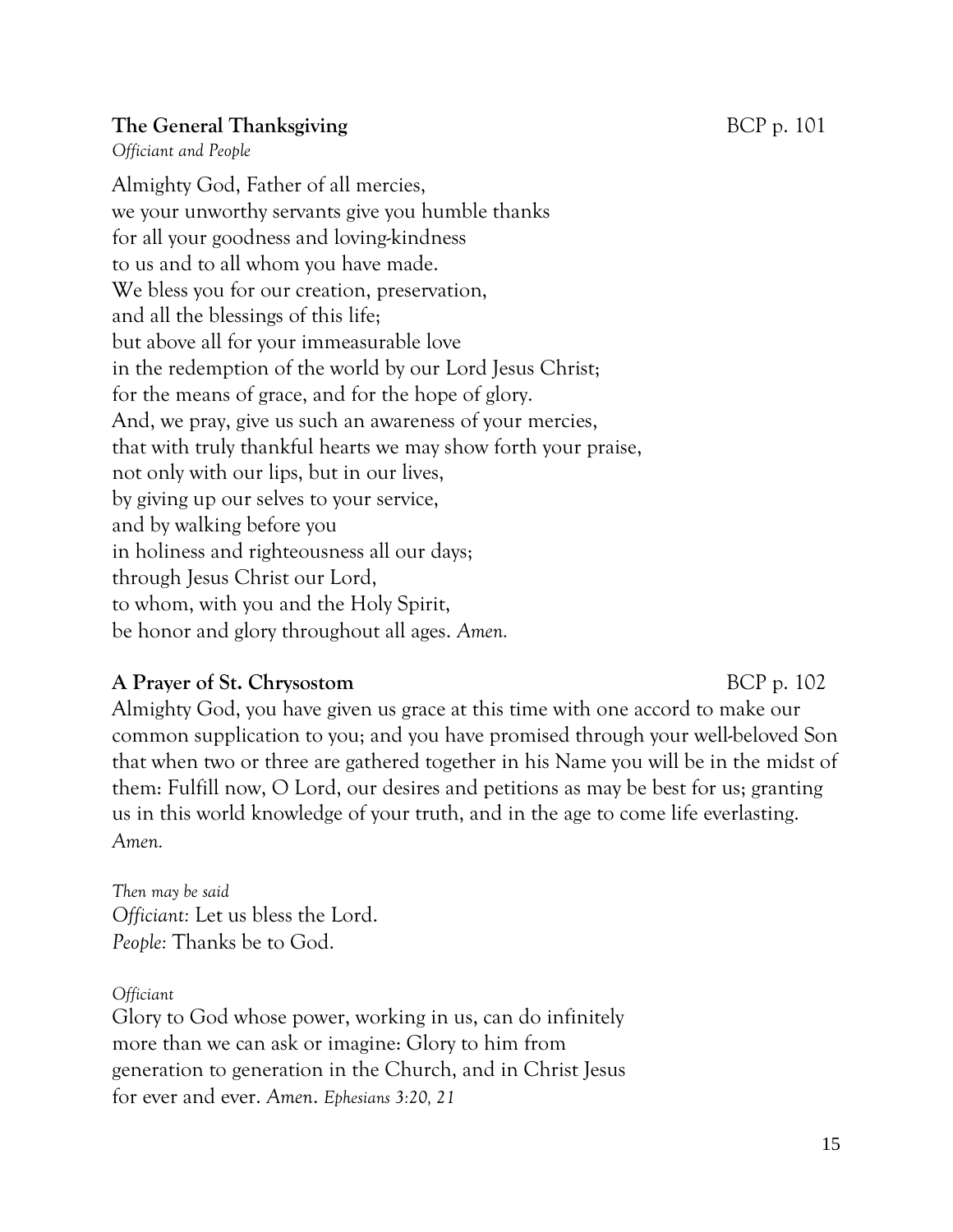#### **Closing Hymn** Hymnal 291

1. We plow the fields and scatter the good seed on the land, but it is fed and watered by God's almighty hand; he sends the snow in winter, the warmth to swell the grain, the breezes and the sunshine, and soft refreshing rain.

Refrain: All good gifts around us are sent from heaven above; then thank the Lord, O thank the Lord for all his love.

2. He only is the Maker of all things near and far; he paints the wayside flower, he lights the evening star; the wind and waves obey him, by him the birds are fed; much more to us, his children, he gives our daily bread. (Refrain)

3. We thank thee, then, O Father, for all things bright and good, the seedtime and the harvest, our life, our health, our food: the gifts we have to offer are what thy love imparts, but chiefly thou desirest our humble, thankful hearts. (Refrain)

"Life is short. We don't have much time to gladden the hearts of those who walk this way with us. So, be swift to love and make haste to be kind." ― Henri-Frédéric Amiel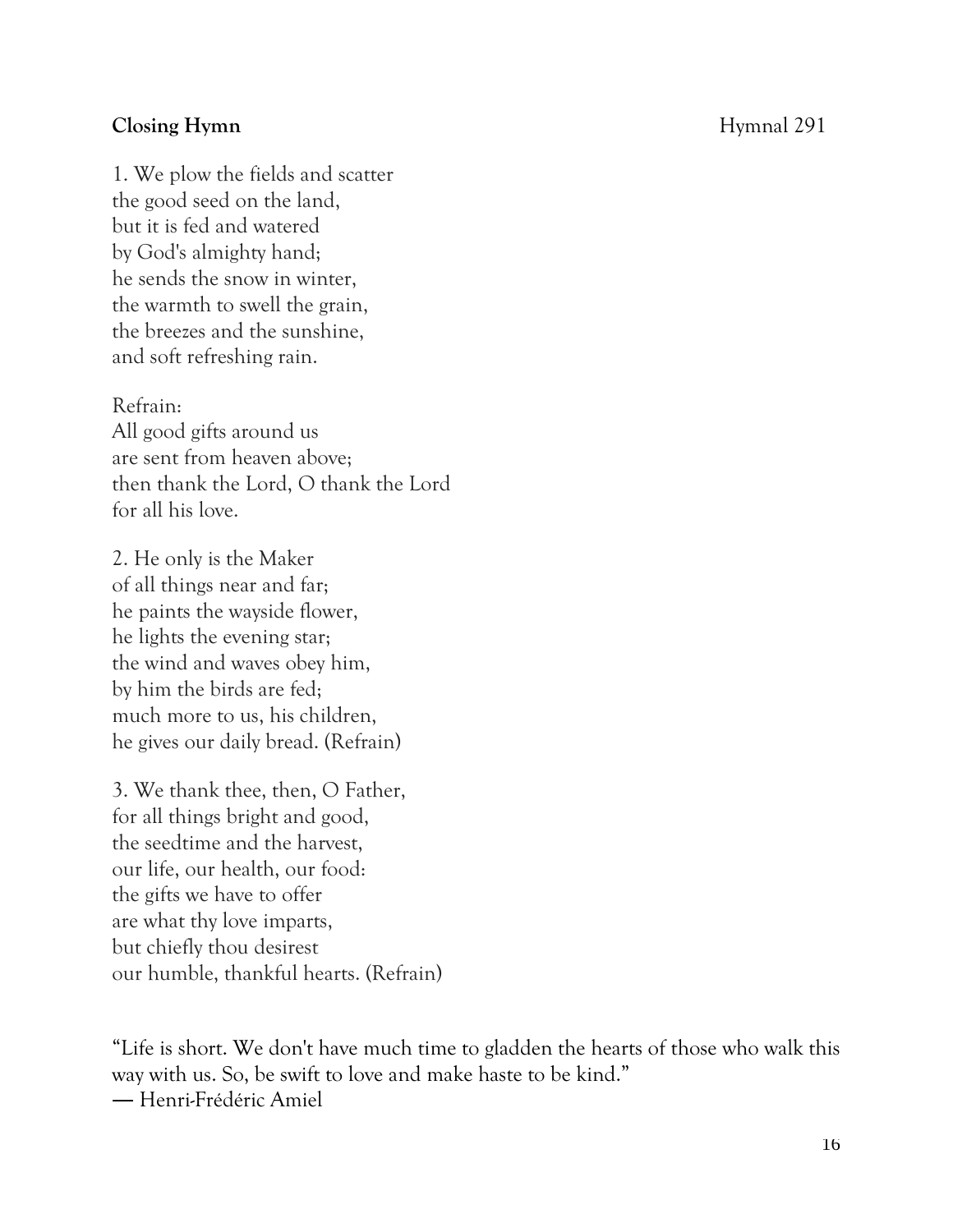## **Welcome to St. Paul's by-the-Sea Episcopal Church**

## **Prayer List**

Beverly Cooper, Robbie Whittington Joyce, Cathy, Shelton Watson, David Rouch, Danny Haberman, Joan Leatherwood, Christopher, Rachel Lee, Cindy Dreslin, Kyle Harmon, Shirley Connor, Yvonne Field, Nancy Turnbull, Joe Walcott, Jan West, Scott Burke, Jose Cabrera, Deborah Gooch, Jan Richardson, Joan Kamorowski, Melissa Martin, Ryan Fischer, Hannah Wolf, Julia Rayfield, Debbie Simpkins, Ember Poppiti, Max Long, Cary, Cathy & Mark Baxley, Katlyn, Mary Scott, Etta, Chris Lynch, Tom Stearns, David Warren, Aunua, Letty Trimper Hurst, Ann Smith, Ann Plowman, Matt Leszcz & family, Kenneth Rudia, Catherin Hatfield, Rev. Penny Morrow, James Miller, John Anderson, Judy Hoffman, Andy Hales, Ken Toms, Brannon Thacker, Fr. Joe Rushton, Connie Mayers, Suzanne Zantzinger, Doug Dryden, Brian Friedman, Grace, Fr. Ron Knapp

*Pray for the Family & Friends of Gary Cooper, husband of our beloved Beverly Cooper. May his soul rest in peace.*

## **This Week We Pray For ...**

Diocesan Cycle of Prayer: We give thanks for the witness to Christ's love for children through the ministry of Camp Wright, Stevensville, and for its Director, Julia Connelly Zahn; Asst. Director, Kaitlin Horvath and Day Camp Director, Cara Fehrenbacher, and their families.

Local Faith Communities Prayer Cycle: St. Peter's Lutheran Church, Ocean **City** 

Birthdays: Sara Rutka, Nicklous Mitchell

Altar Flowers: Given by Amanda Cropper and Mary Wright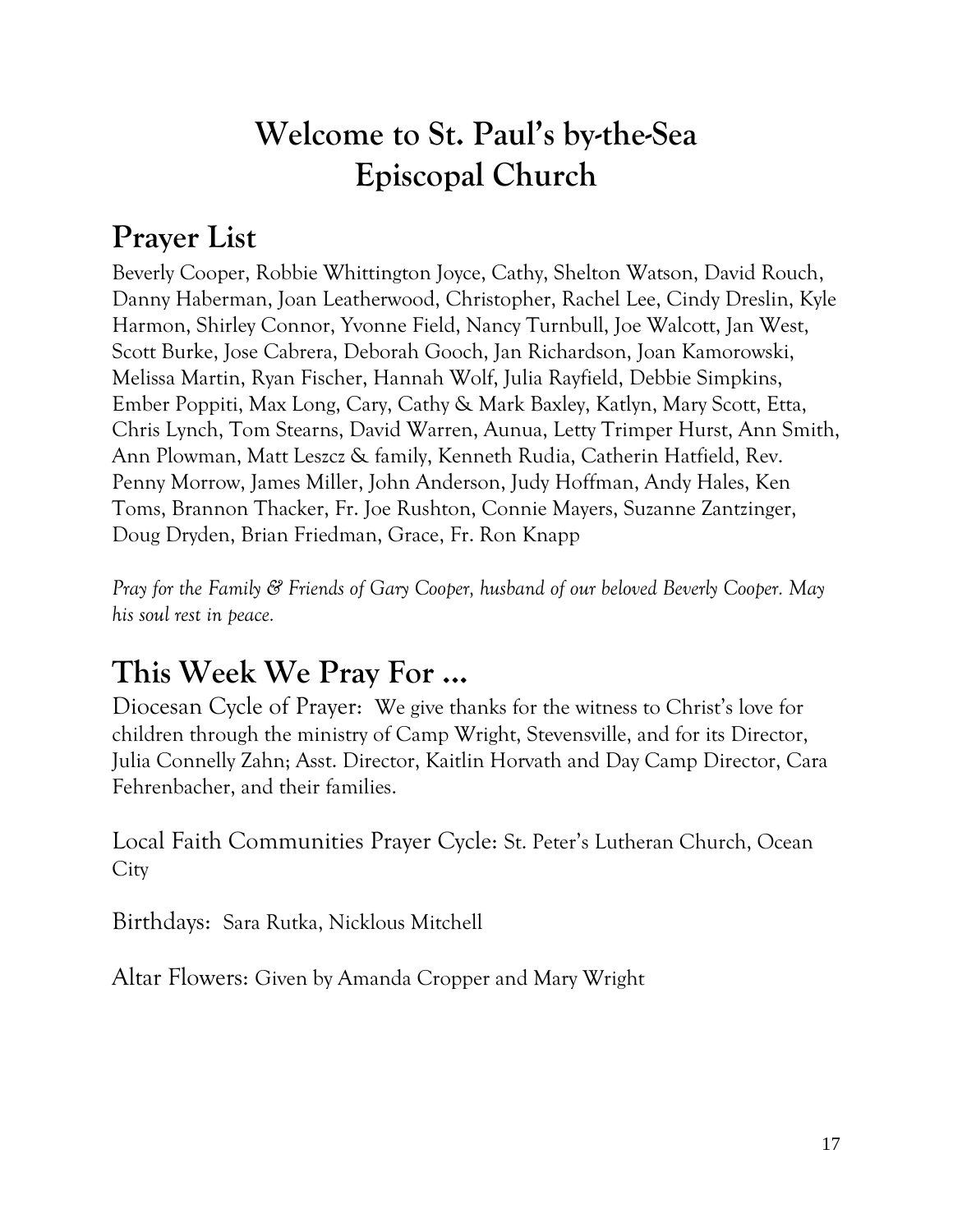### **ANNOUNCEMENTS**

### **Happy Mother's Day!**

### **Vestry Meeting**

Tomorrow evening at 7pm via Zoom.

### **Altar Flowers**

The cost of flowers has risen again, due to the pandemic, to \$60 for two arrangements and \$40 for a small pedestal arrangement. We know that many cannot afford this cost alone, so we would like to encourage 2-3 parishioners to partner in order to split the cost.

The Sanctuary Candle burns at the main Altar to the Glory of God and to signify the presence of our lord Jesus Christ in the form of the reserve sacrament. The cost for two weeks is \$15 or \$30 for a month.

Both are wonderful ways to commemorate birthdays, anniversaries, memorials and thanksgivings. You can sign up by calling the church office at 410-289-3453 or emailing **[office@stpaulsbythesea.org](mailto:office@stpaulsbythesea.org)**. Please be certain to give us your dedication. Payment can be mailed to the church or placed into the collection plate.

### **SPBTS Book Club**

On May 20th at 4pm the SPBTS Book will meet via Zoom to discuss *The Extraordinary Life of Sam Hell* by Robert Dugoni. It is a heartwarming and engaging coming of age story with unforgettable characters. Goodreads.com offers this brief description. **[Click here](https://www.goodreads.com/book/show/35995489-the-extraordinary-life-of-sam-hell)** *if you'd like to know more about the book and where to buy it.*

"Sam Hill always saw the world through different eyes. Born with red pupils, he was called "Devil Boy" or Sam "Hell" by his classmates; "God's will" is what his mother called his ocular albinism. Her words were of little comfort, but Sam persevered, buoyed by his mother's devout faith, his father's practical wisdom, and his two other misfit friends."

At the May 20th gathering we will also be planning the next couple of months, which books to read and who will lead the discussions. If you would like to join the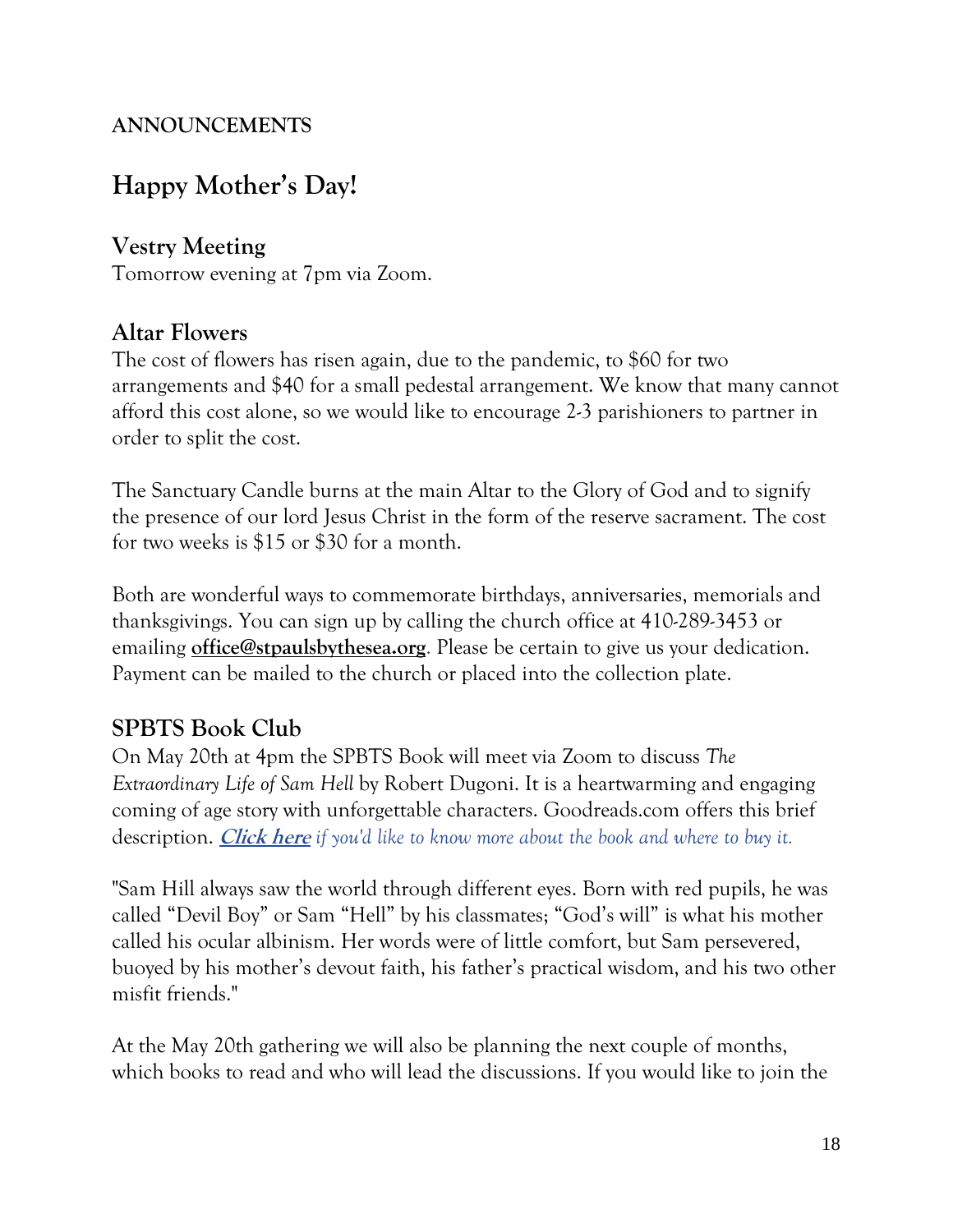group for one meeting or all of them, please contact the church office. We will need your email address so we can send you the Zoom link.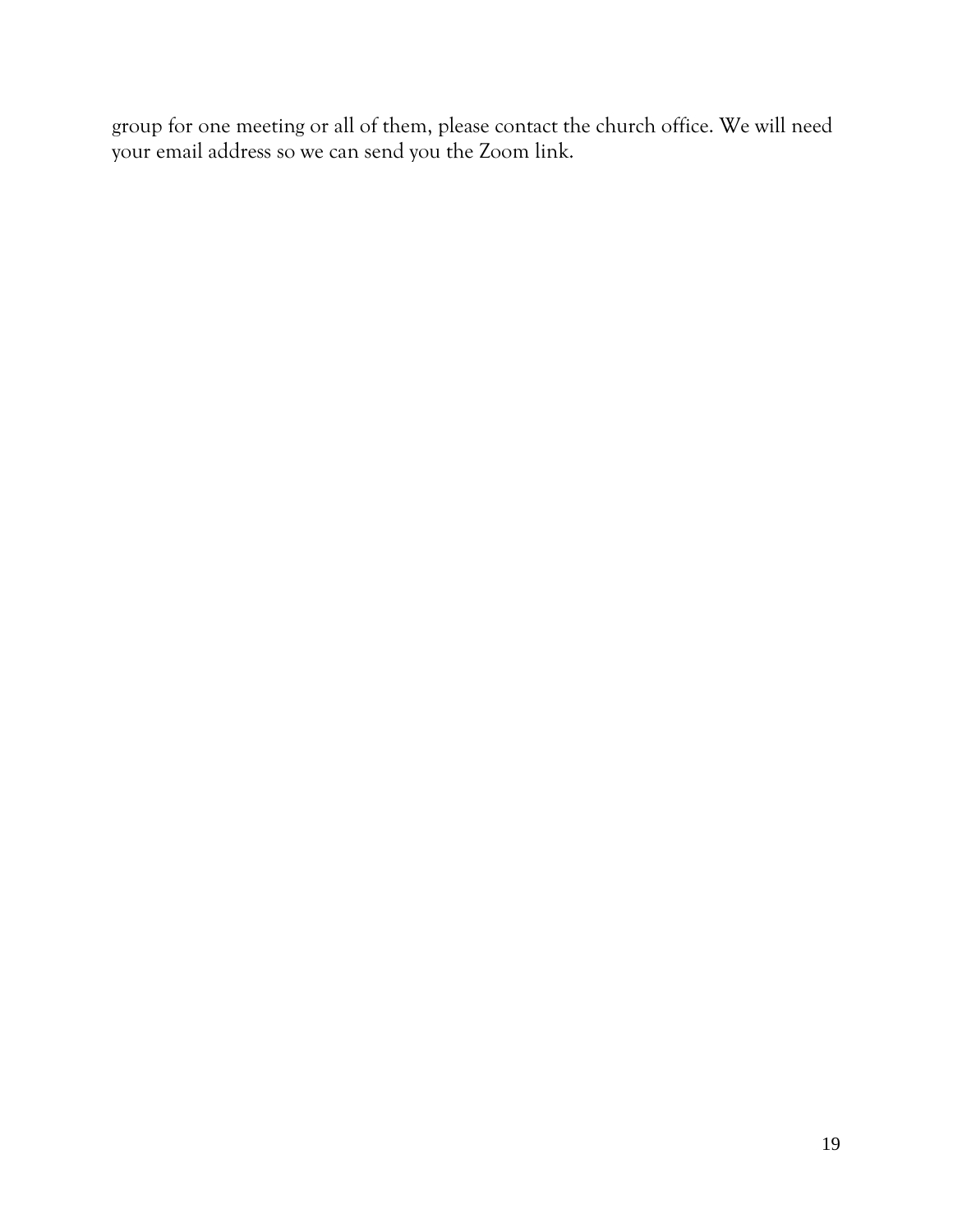## May 9th, 2021 – June 5th, 2021

| <b>Sun</b>                                                                                           | <b>Mon</b>                                              | <b>Tue</b>   | <b>Wed</b>     | <b>Thu</b>                                | <b>Fri</b>     | <b>Sat</b> |
|------------------------------------------------------------------------------------------------------|---------------------------------------------------------|--------------|----------------|-------------------------------------------|----------------|------------|
| May 9<br><b>VI Easter</b><br>Mother's Day<br>10 am<br>Morning Prayer<br>In-Person &<br>Facebook      | 10<br>Vestry Mtg via<br>Zoom 7pm                        | $\mathbf{H}$ | 12             | 13                                        | 4              | 15         |
| <b>OC</b> Springfest                                                                                 |                                                         |              |                |                                           |                |            |
| May 16<br><b>VII Easter</b><br>10 am<br>Morning Prayer<br>In-Person &<br>Facebook                    | 17                                                      | 18           | 9              | 20                                        | 21             | 22         |
|                                                                                                      | OC Crusin Week                                          |              |                |                                           |                |            |
|                                                                                                      |                                                         |              |                | <b>SPBTS Book</b><br>Club via Zoom<br>4pm |                |            |
| May 23<br><b>Pentecost</b><br>10 am<br>Holy Eucharist<br>w/ Fr. Ron Knapp<br>In-Person &<br>Facebook | 24                                                      | 25           | 26             | 27                                        | 28             | 29         |
| May 30<br><b>Trinity Sunday</b><br>10 am<br>Morning Prayer<br>In-Person &<br>Facebook                | 31<br><b>Memorial</b><br>Day<br>Church Office<br>Closed | June I       | $\overline{2}$ | 3                                         | $\overline{4}$ | 5          |

**Shepherds Crook** is open on Mondays, Tuesdays, Thursdays and Saturdays in DeWees Hall from 10am to Noon, serving free dry food goods. On Saturdays the NOEL Community will provide free carry out lunches.